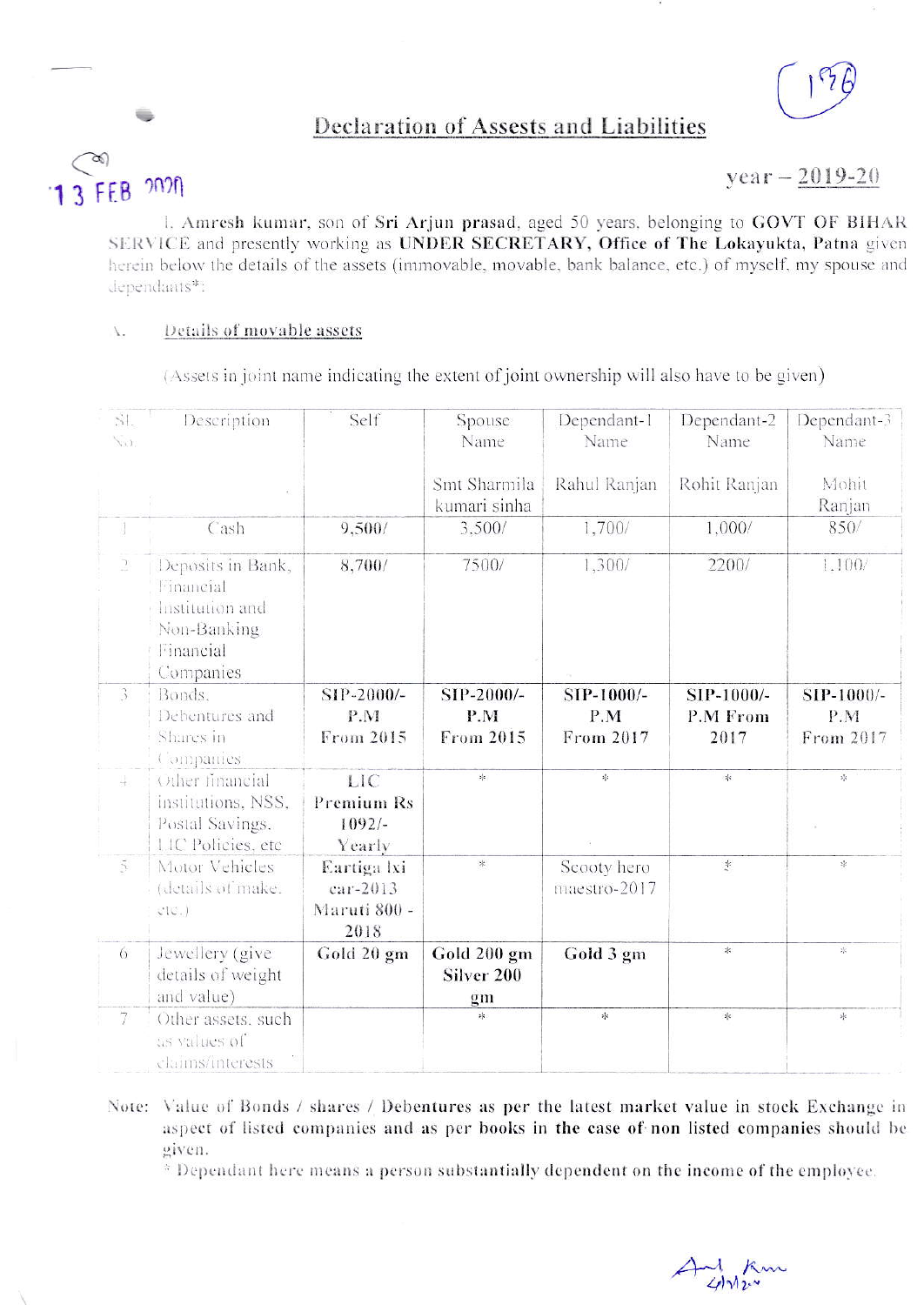

## **Details of Immovable assets B.**

[Note: Properties in joint ownership indicating the extent of joint ownership will also have to be indicates]

| SI.<br>No.     | Description                                                                                                                                        | Self                                                                           | Spouse<br>Name(s)                 | Dependant-<br>1 Name | Dependant-2<br>Name        | Dependa<br>$111 - 3$<br>Name |
|----------------|----------------------------------------------------------------------------------------------------------------------------------------------------|--------------------------------------------------------------------------------|-----------------------------------|----------------------|----------------------------|------------------------------|
| 1              | Agricultural Land<br>$-Location(s)$<br>-Survey number(s)<br>-Extent(Total<br>measurement)<br>-Current market value                                 | 家                                                                              | $\ast$                            | $\mathcal{R}$        | 雰                          | $\frac{a_{1}^{2}a_{2}}{2}$   |
| $\sqrt{2}$     | Non-Agriculture Land<br>$-Location(s)$<br>-Survey number(s)<br>-Extent(Total<br>measurement)<br>-Current market value                              | 家                                                                              | $\ast$                            | 幸                    | 宋                          | 崇                            |
| 3              | <b>Buildings</b><br>(Commercial and<br>residential)<br>-Location(s)<br>-Survey number(s)<br>-Extent(Total<br>measurement)<br>-Current market value | Ancestral<br>Building V-31<br>Opposite of LIC<br>Colony<br>Kankarbagh<br>patna | 家                                 | 崇                    | $\mathcal{C}(\mathcal{C})$ | $\frac{1}{2\sqrt{2}}$        |
| $\overline{4}$ | Houses / Apartments,<br>etc.<br>-Location(s)<br>-Survey number(s)<br>-Extent(Total<br>measurement)<br>-Current market value                        | Paternal                                                                       | $\pm$                             | $1\vert \zeta$       | $\frac{1}{2}$              | 案                            |
| 5              | Others (such as<br>interest in property                                                                                                            | $\ast$                                                                         | $\frac{d\mathbf{r}}{d\mathbf{r}}$ | $\pm$                | 家<br>$\sim$                | 丰                            |

I give herein below the details of my liabilities / overdue to public financial institutions and  $(2)$ government dues:-

[Note : Please give separate details for each item]

| SI.<br>$\bf No$ | Description                                                                               | Name & address of Bank /<br>Financial Institutions(s) /<br>Department (s)                             | Amount outstanding as<br>on $30 - 01 - 2020$ |  |
|-----------------|-------------------------------------------------------------------------------------------|-------------------------------------------------------------------------------------------------------|----------------------------------------------|--|
| (a)             | (i) Loans from Banks                                                                      | Car Loan form SBI 2018<br>Personal Loan From Yes Bank                                                 | 235000 /<br>410000/                          |  |
|                 | (ii) Loans from financial<br>institutions                                                 | Lic Housing Pvt Ltd Rs<br>7,50,000/-(year 2004)<br>Lic Housing Pvt Ltd rs<br>$24,75,000/-(year-2018)$ | 200,000/<br>$23.30,000/-$                    |  |
|                 | (iii) Government Dues:<br>(a) dues to department dealing<br>with government accommodation |                                                                                                       | $\mathcal{H}$                                |  |
|                 | (b) dues to departments dealing                                                           | 水                                                                                                     | 家                                            |  |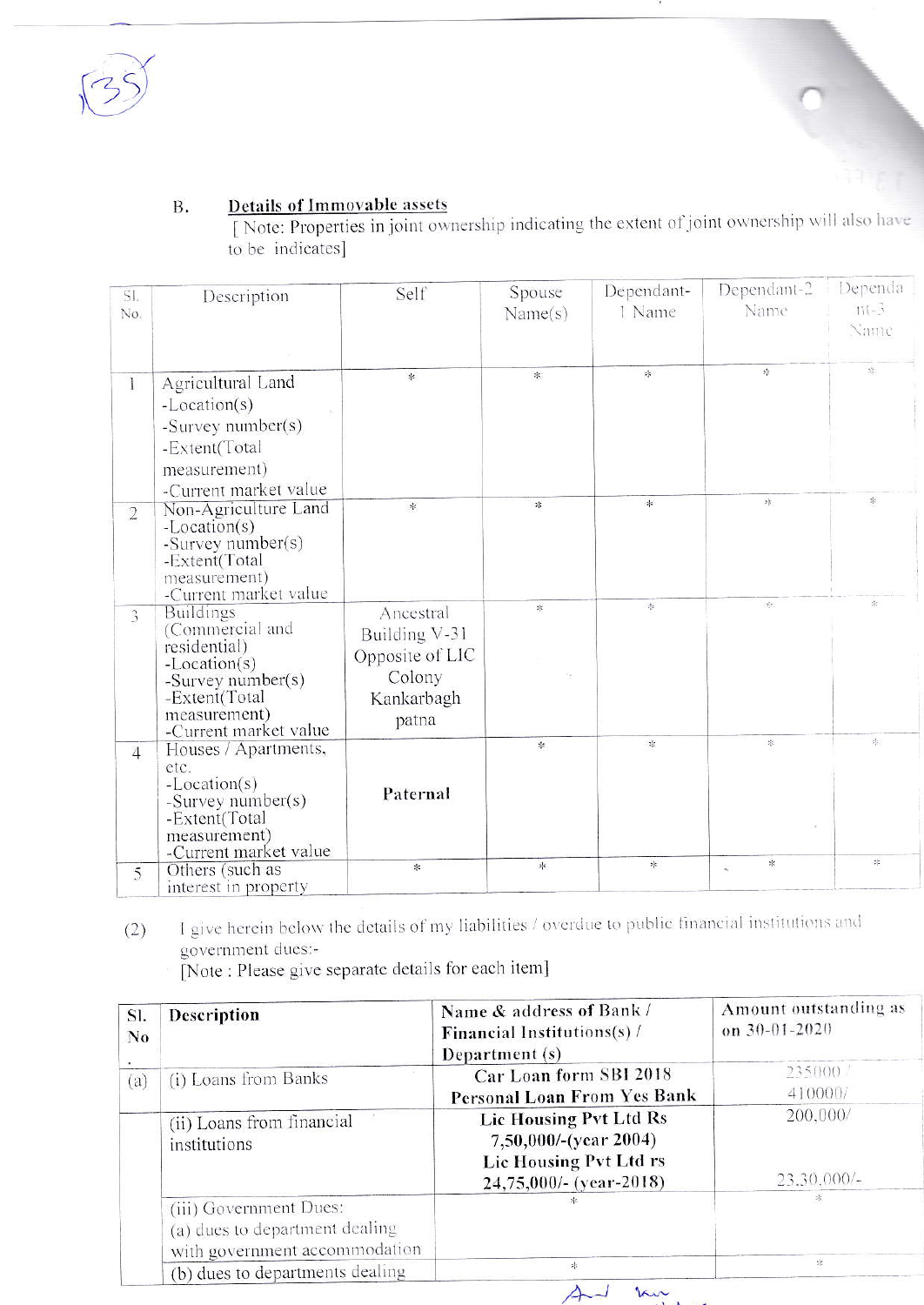|     | (b) dues to departments dealing<br>with supply of water                                                                                                           | *                                                                               | 冰                                 |
|-----|-------------------------------------------------------------------------------------------------------------------------------------------------------------------|---------------------------------------------------------------------------------|-----------------------------------|
|     | (c) dues to departments dealing<br>with supply of electricity                                                                                                     | $\approx$                                                                       | $\ast$                            |
|     | (d) dues to departments dealing<br>with telephones                                                                                                                | $\ast$                                                                          | $\ast$                            |
|     | (e) dues to departments dealing<br>with government transport<br>(including aircraft and<br>helicopters)                                                           | $\ast$                                                                          | $\mathcal{H}$                     |
|     | (f) Other dues, if any                                                                                                                                            | 氺                                                                               | $\ast$                            |
| (b) | (i) Income Tax including<br>surcharge [Also indicate the<br>assessment year upto which<br>Income Tax Return field. Give<br>also Permanent Account Number<br>(PAN) | Return filed Rs-89898/-<br>(Assesment Year 2019-2020)<br>PAN CARD NO-AEVPK1810R | $\frac{d\mathbf{r}}{d\mathbf{r}}$ |
|     | (ii) Wealth Tax [Also indicate the<br>assessment year upto which<br>Wealth Tax return field.]                                                                     | *                                                                               | *                                 |
|     | (iii) Sales Tax [Only in case of<br>proprietary business]                                                                                                         | $*$                                                                             | *                                 |
|     | (iv) Property Tax                                                                                                                                                 | $\ast$                                                                          | 冰                                 |

### $\mathsf C.$ Personal Detail

| <b>GPF/CPF/PRAN No.</b> |                                 | PTS LOK-51                                                                                                                   |    |
|-------------------------|---------------------------------|------------------------------------------------------------------------------------------------------------------------------|----|
| Gender                  | $:-$                            | (M/F)<br>M                                                                                                                   |    |
| Date of Birth           | ÷.                              | 9<br>9<br>2<br>6<br>(DD/MM/YYYY)                                                                                             | ×. |
| Class/ Group            | $\frac{1}{2}$ and $\frac{1}{2}$ | $\mathbf{A}$<br>( A/B/C)                                                                                                     |    |
| Cadre                   | $:-$                            | BIHAR LOKAYUKTA SERVICE<br>(full Name e.g: B.A.S- Bihar Administrative Service.<br><b>B.S.S:- Bihar Secretariat Service)</b> |    |
| <b>Home District</b>    |                                 | <b>PATNA</b>                                                                                                                 |    |

I hereby declare that the above details are true to the best of my knowledge and belief.

 $200$  Km